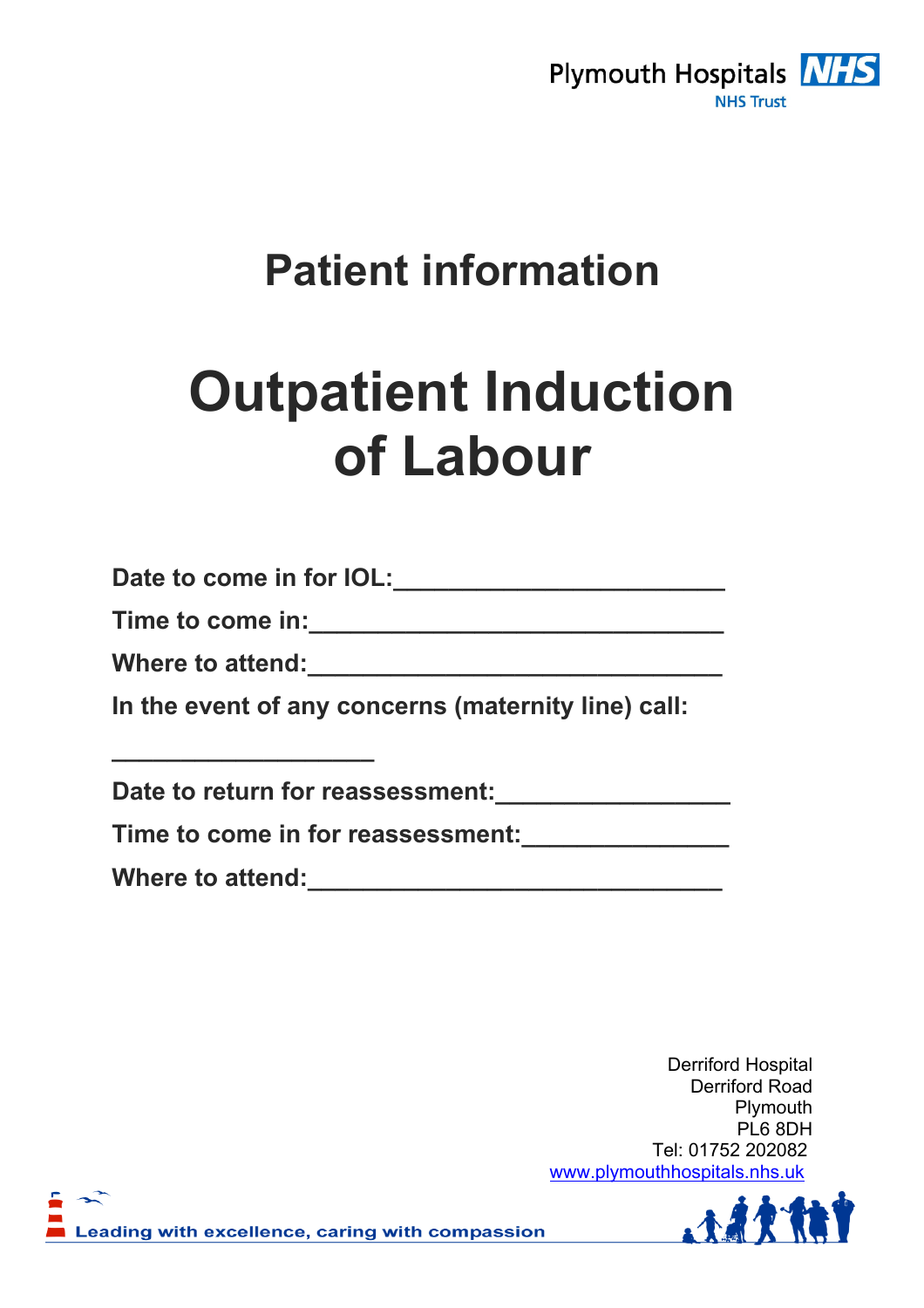### **What is Induction of labour?**

Induction of labour is the process of starting labour artificially. Over 30% of the births at Derriford Hospital are induced (this is similar to other parts of the UK). We offer inpatient induction of labour to everyone but some women are suitable to be offered this as an outpatient.

This leaflet is for those women who have chosen to have an outpatient induction of labour. A separate leaflet on induction of labour is also available which can provide additional details.

An outpatient induction of labour can be more convenient for some women and provides the benefit of having the familiarity and freedom of being in your home environment. This is only offered to women who are considered "low risk" and meet various other criteria such as distance from the hospital.

#### **Who can have an outpatient Induction of labour?**

You may be offered an outpatient induction of labour if:

- Your pregnancy is considered "low risk"
- You have no significant medical or obstetric problems
- You speak English fluently, can read the information leaflet, are over 18 and under 40 years of age at the time of birth
- You have an adult who will stay with you at all times
- You have transport and a working, charged and accessible telephone
- You live within a 30 minute drive in traffic to Derriford Hospital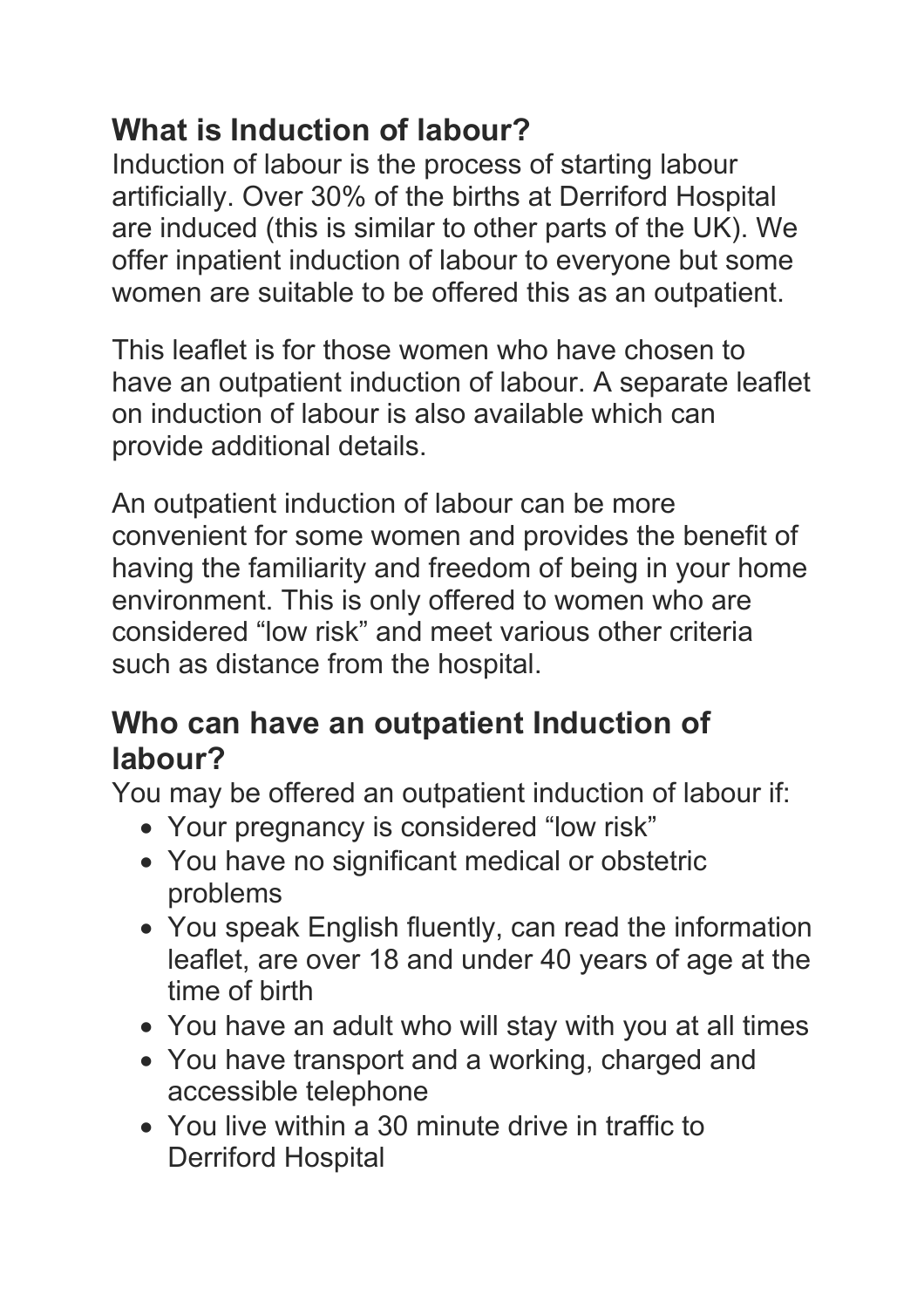#### **What are the risks?**

Important complications are rare. Many units throughout the UK offer this service already. At present we are only offering this service to women who live within 30 minutes of the hospital, have transport to return, a telephone and have an uncomplicated pregnancy. You must also have a responsible adult with you at all times and make sure that your phone is charged, has service and is easily accessible. We ask that **you** judge the time that it will take you to return to the hospital in traffic, this must be less than 30 minutes.

All inductions carry risks and these can be failure to induce the labour or causing your uterus to contract too much. Induction is also associated with a longer hospital stay and a greater demand for epidurals in labour.

#### **Please understand that the process can sometimes take several days and occasionally delays can occur.**

#### **What happens on the day?**

You will be given a date and time to attend Day Assessment Ward on level 6 (or Argyll ward on level 7 if it is the weekend.)

Please **bring your hospital notes** with you for every visit and bring your hospital bag in case you need to stay in.

During your visit to the hospital you will have a 30 minute heart trace of baby (CTG), a full antenatal check including observations, palpation of your abdomen and an internal vaginal assessment. The midwife will need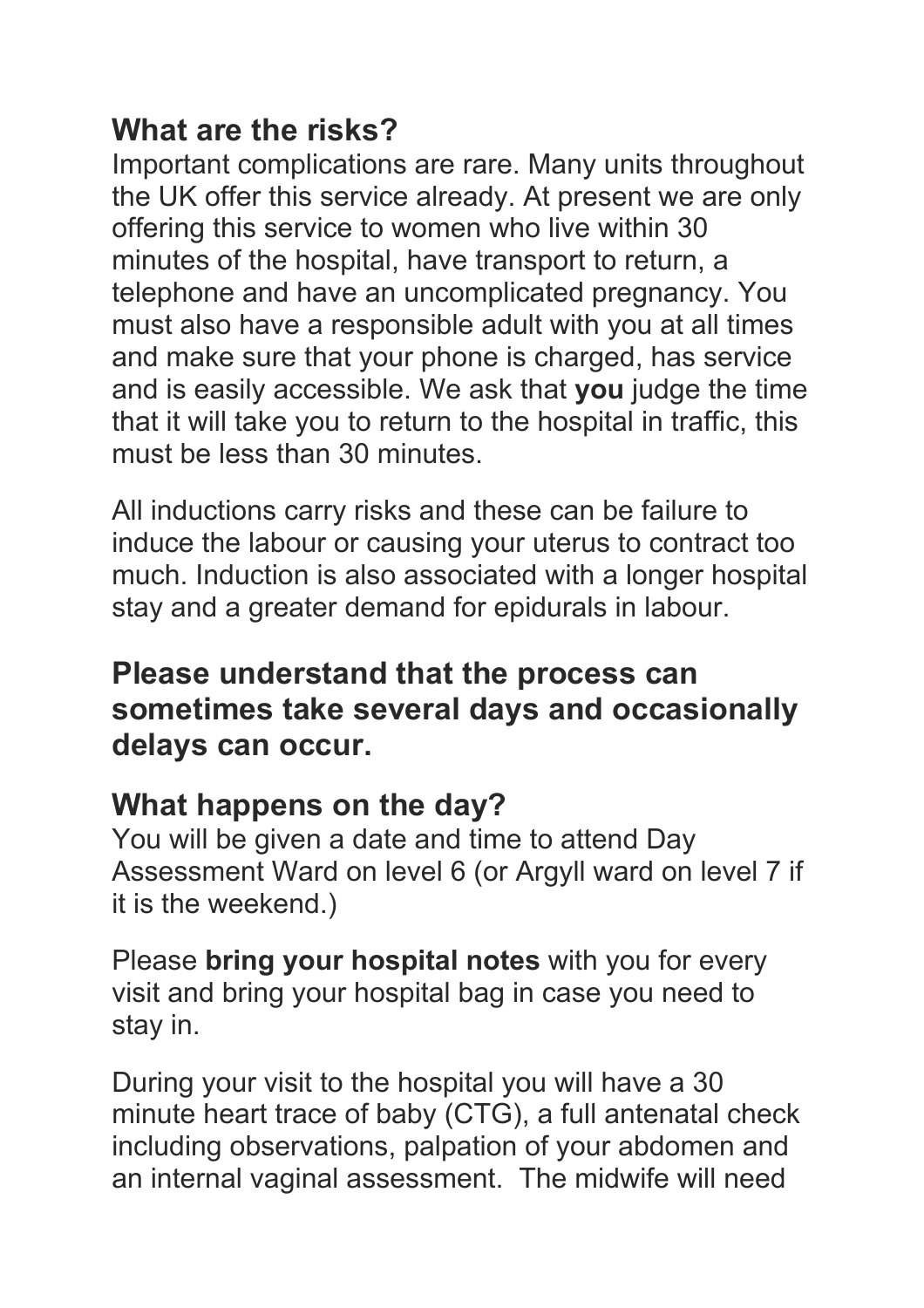to check through your notes and complete a checklist on the induction process.

The Propess pessary (the medication we use to induce you which is like a very small, flat tampon) will be placed inside the vagina and after 30 minutes you will be able to go home. Just prior to you leaving you will have your observations checked again and the midwife will listen to the baby's heartbeat.

The Propess has a string attached to it which you should be careful you do not pull on otherwise it will fall out. Be careful when washing and going to the toilet.

The Propess works by 'ripening' your cervix (neck of your womb), encouraging it to soften, shorten and begin to open. It is normal to experience some period type pain, back ache and tightening and we recommend regular paracetamol, mobilising and a warm bath at home. Some people may experience mild side effects such as nausea, dizziness and palpitations.

#### **If you experience any problems whilst you are at home please contact maternity line on**

**\_\_\_\_\_\_\_\_\_\_\_\_\_\_\_\_\_\_\_\_\_\_\_\_\_\_\_\_\_\_\_\_** 

**You may be advised to take the Propess out immediately by pulling on the string and will be required to come to either triage (level 4 CDS) or DAW (level 6) for assessment.**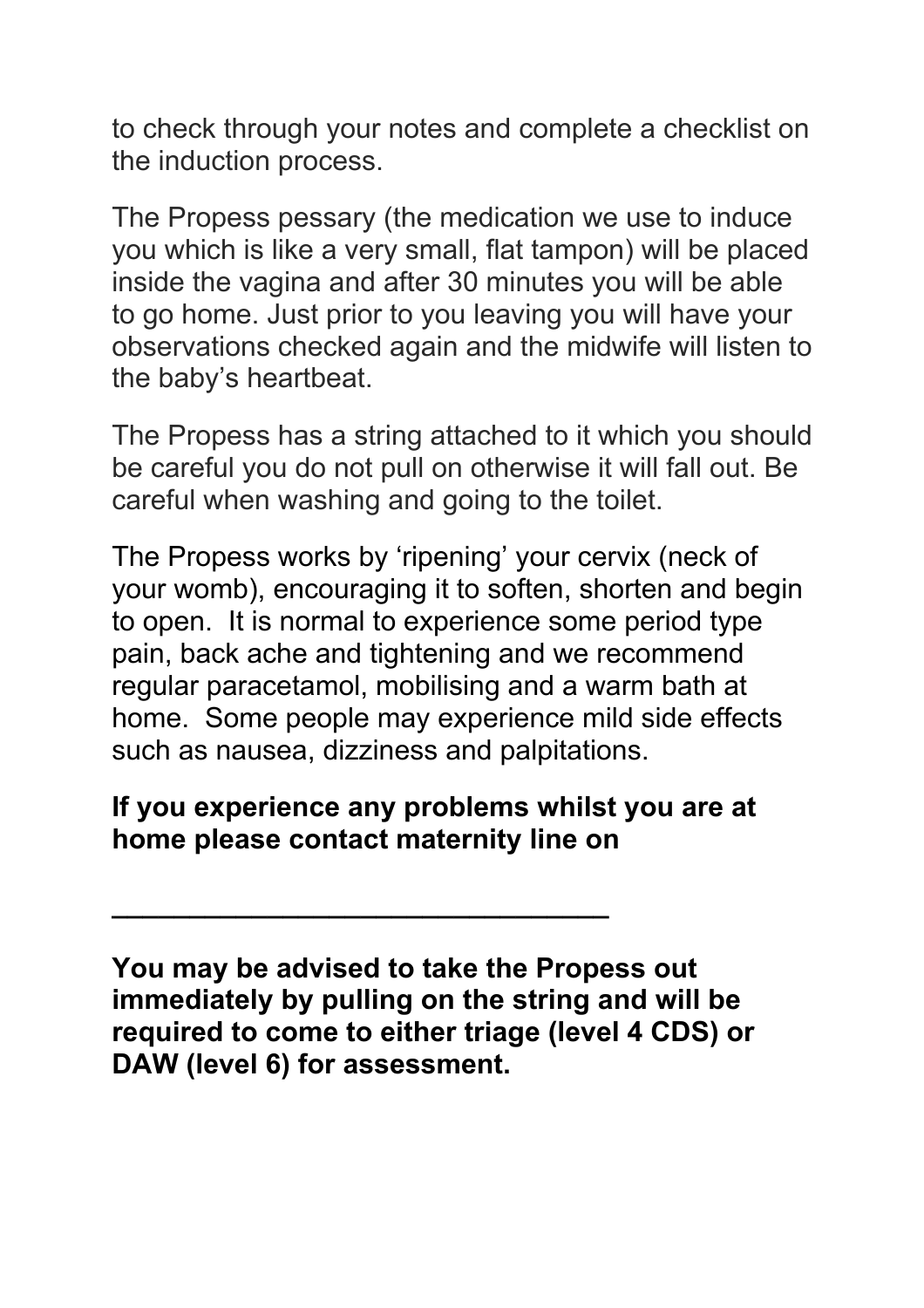#### **If possible, always try to call maternity line if you are coming in before the planned readmission time so that we know to expect you.**

We would like you to call and almost certainly return if you have any of the following:

- Bleeding (more than a show which is a mucousy pink loss, call if unsure)
- Ruptured membranes (waters broken)
- Concerns with the baby's movements
- Contraction pain that you cannot cope with (feel free to take paracetamol at home)
- Constant pain (occasionally your uterus can contract too much, you may experience prolonged contractions that last over 2 minutes or that occur more than 5 times every 10 minutes) If this occurs please remove the pessary, call and come straight to triage.
- If you feel particularly anxious and feel that you would rather be in hospital
- Concerns over the side effects from the pessary (it can occasionally cause some nausea, dizziness and palpitations which are normally mild, if you feel worried or feel unwell then please let us know.)
- Pessary falls out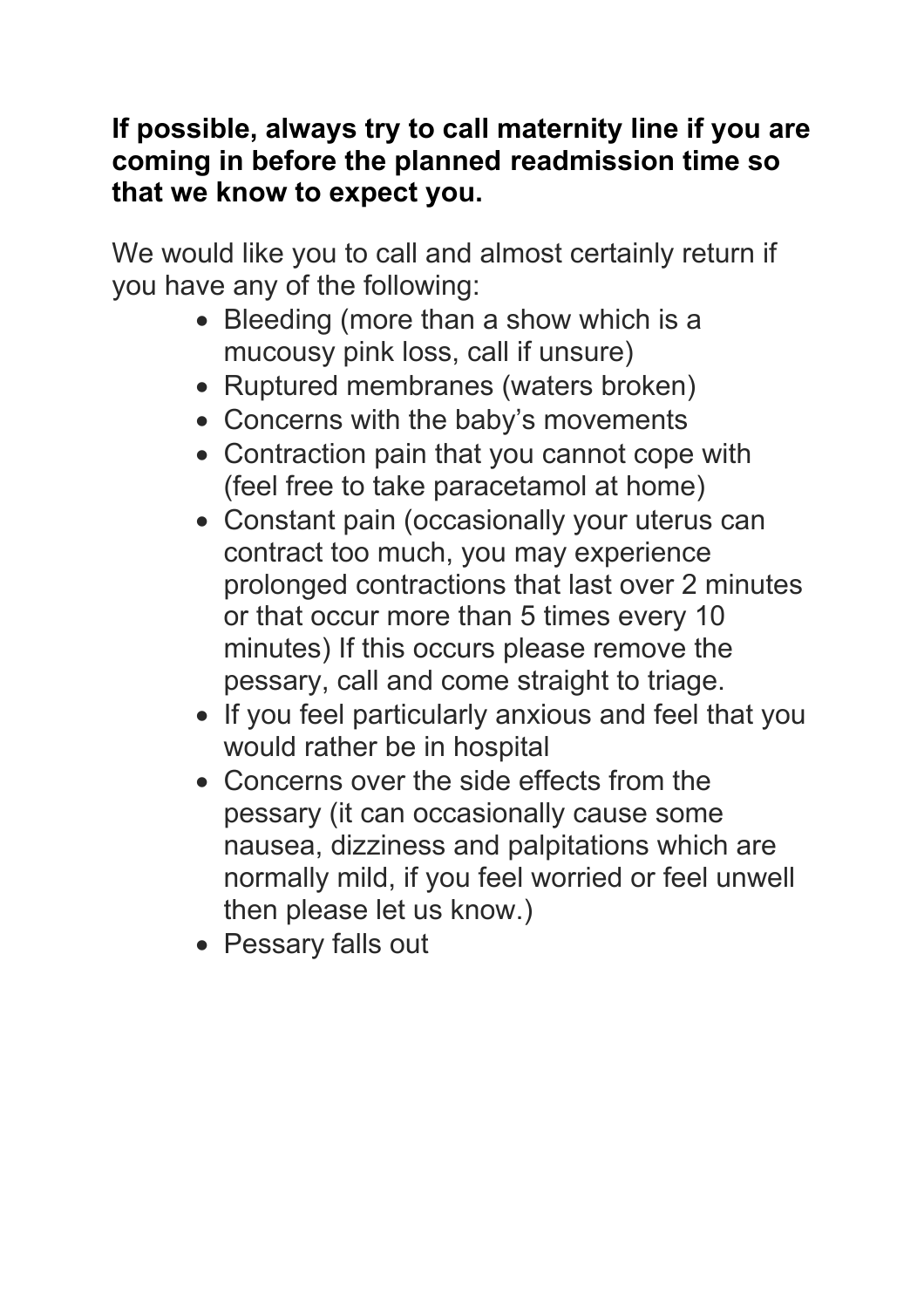**You do not need to come to hospital immediately when your contractions start. Please come in if you feel worried, your waters break, have any bleeding, have concerns with the baby's movements, and have constant pain or contractions which are very strong. How to help yourself at home** 

- Carry on as usual
- Go for a short, gentle walk if you feel like it
- Make sure you eat and drink as usual
- Rest and sleep as much as possible, an induction is frequently a slow process
- $\bullet$  Keep an adult with you at all times
- Make sure your phone is charged, accessible and in service at all times

#### **How to cope with contractions at home**

- Have a warm bath (be careful with the pessary)
- Take long deep breaths through the contractions, focus on breathing out
- Keep mobile and try different positions
- Try sitting on a birth ball
- Emotional and physical support from your birth partner can help
- Listen to music
- Take paracetamol as per the pack instructions (up to 1g four times per day)

#### **What happens when you come back to hospital?**

Please return to the hospital (day assessment ward level 7 or triage on CDS level 4) as advised above. You will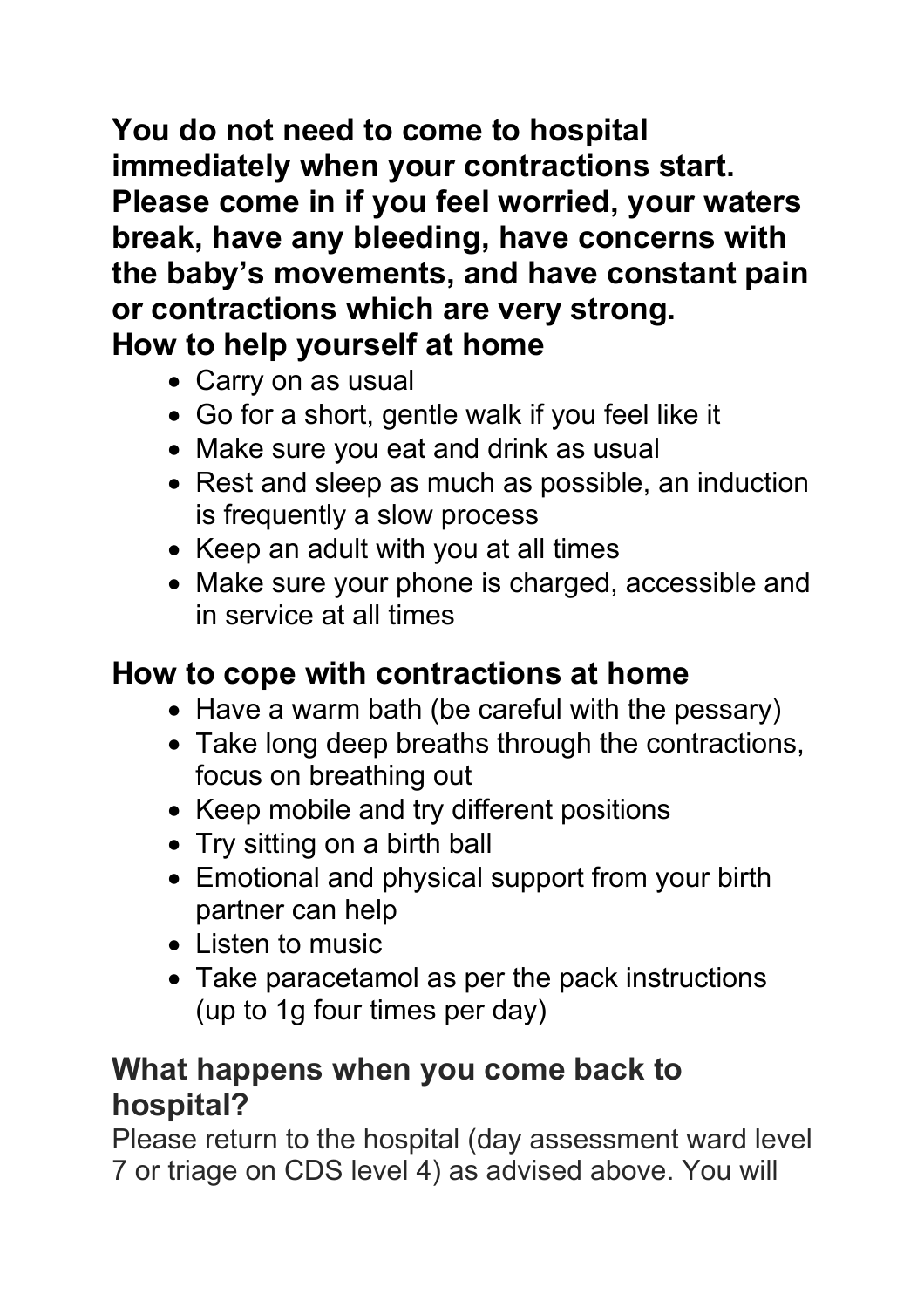be reviewed by a midwife and your induction of labour will continue. If you need to stay on Argyll ward overnight your partner will be advised to go home to rest before your established labour starts. Women may be admitted to Argyll for many different reasons.

If it is possible to break your waters after 24 hours of having the pessary you will be transferred to Central delivery Suite. This is the time when we have found delays can occasionally occur, having babies is rather unpredictable! It is important that we can provide you with safe care during your labour and need to occasionally delay your induction so that you can receive the quality of care that you will need to have. If the labour ward is too busy then you will be asked to stay on Argyll until they are able to continue with your **induction** 

Having your waters broken can be a little uncomfortable; it involves an internal (vaginal) examination and generally helps to make the contractions stronger. If it is not possible to break your waters one of the doctors will come and see you to decide if you will start the hormone drip (Syntocinon), have another pessary or have a small balloon inserted into the cervix.

Most people who are induced need to have the baby monitored continuously while they are in established labour. This won't always be the case if you go into labour with the pessary alone.